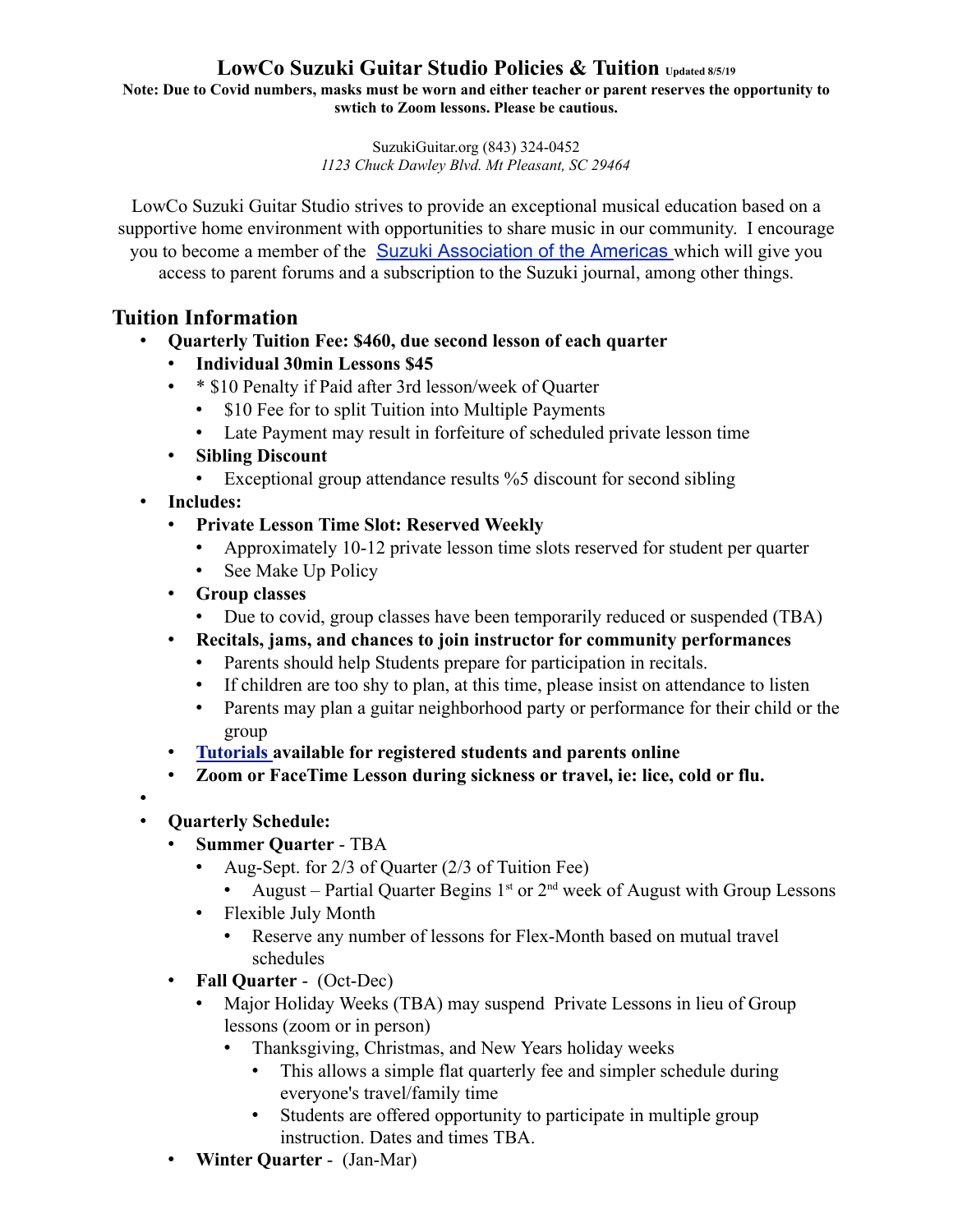**Note: Due to Covid numbers, masks must be worn and either teacher or parent reserves the opportunity to swtich to Zoom lessons. Please be cautious.**

- $\bullet$  1<sup>st</sup> week of January may only be group lessons Zoom or in person TBA
- Private lessons begin  $2<sup>nd</sup>$  week of January
- **Spring Quarter –** (April-June)
	- Holiday Weeks with No Private Lessons, Group lessons instead:
		- Easter or Spring Break, TBA

## • **Absence and Make-Up Policy - Individual Lessons**

- •
- Quarterly or monthly Tuition pays for the scheduled private time slot at a fixed rate, regardless of the number of lessons in any given quarter. See *Economicist/Suzuki*  <sup>1st</sup> week of January may only be gotherwise Private lessons begin 2<sup>nd</sup> week of J<br> **Spring Quarter** – (April-June)<br> **•** Holiday Weeks with No Private Le<br>
• Easter or Spring Break, TBA<br> **• Easter or Spring Break**, TBA<br> **•** 
	- No reduction in tuition during holiday breaks or personal vacation time. \*\*
- Lessons Cancelled Due to Instructor
	- Optional Make Up may be offered to multiple students at once.
		- It's unlikely Instructor's schedule allows for multiple private make up lessons
		- Allows students to observe others' working piece
		- Fine tune ensemble pieces
	- Instructor reserves opportunity to find a substitute for private lessons in the case of instructor absence.

## • **Student Absences**

- Credits will not be given to Students that miss their scheduled lesson time,
	- rescheduling with advanced notice is possible, but not guaranteed
- Students are encouraged to arrange a lesson swap if they know that they will be missing a lesson.
	- When a conflict with your scheduled lesson arises, arranging a swap with another student is a way to avoid an absence.
	- Decreases the need for make-up lessons with minimal interruption.
	- Parents should notify the teacher when a swap is arranged.
- In the event of an emergency cancelation, a make-up may be offered at the teacher's discretion if an opening is available the week of the cancelation. If no opening is available that week, the lesson will not be made up nor credited.

\*\* Exception: If a parent notifies the Studio before a Quarter begins that the student will miss **four** consecutive lessons, or a student misses four consecutive lessons due to sickness, the tuition for that month will be reduced by 50%. This will reserve the scheduled time slot of your private lesson for your return.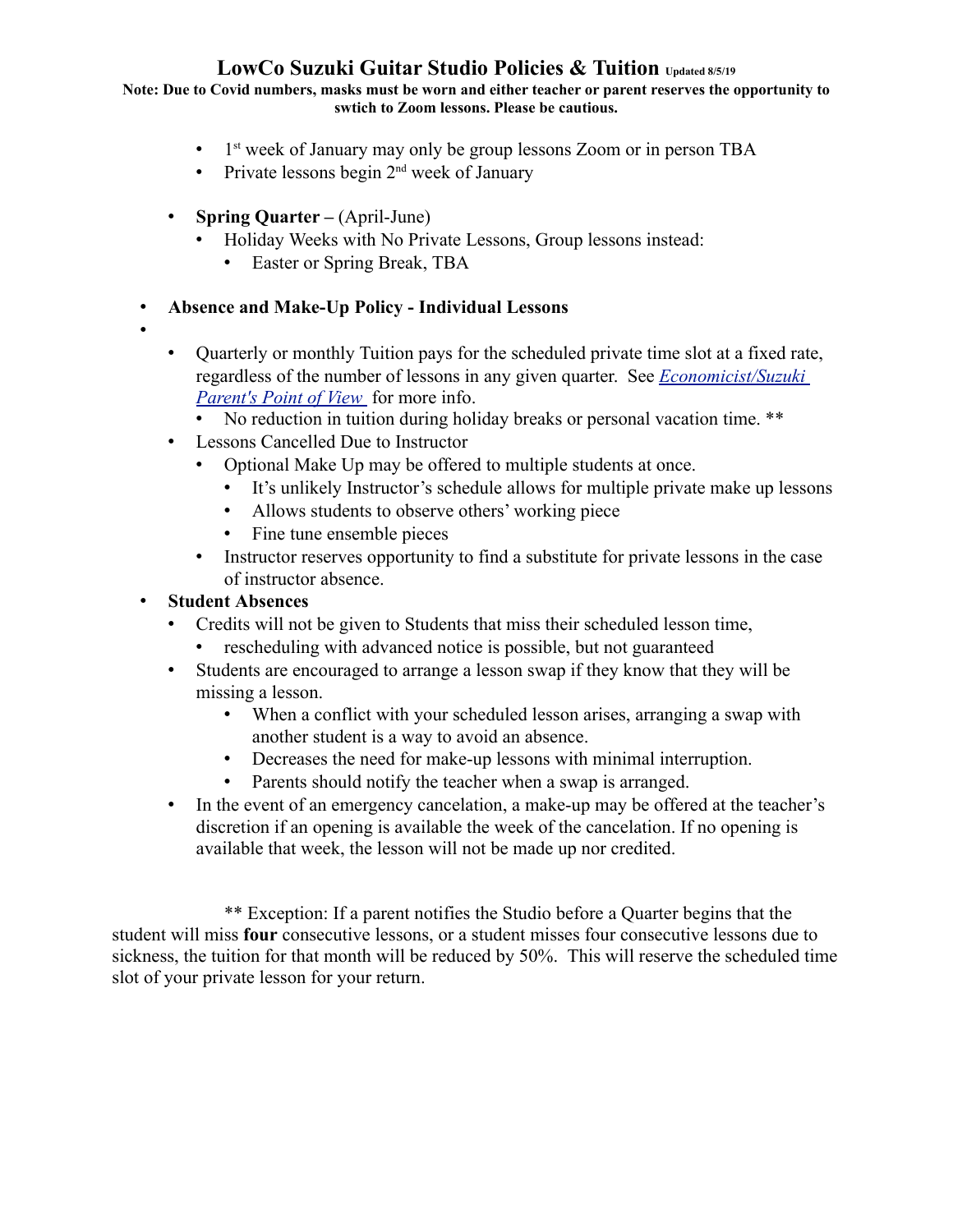**Note: Due to Covid numbers, masks must be worn and either teacher or parent reserves the opportunity to swtich to Zoom lessons. Please be cautious.**

# **Participation, Practicing, and Parent/Student/Teacher Commitment**

### **Parent Education**

Opportunity to brainstorm for the benefit of the students.

### **The Unalterable Parental Commitments**

## **1. Practice daily**

- 1. Quality
	- 1. Figure out what will keep your child focused and ensure that they are able to complete the assigned tasks
	- 2. Repeat a task three times well rather than six or ten times lazily
- 2. Consistency -more important than the amount of time put in
	- 1. "Only practice on the days you eat." Dr. Suzuki
	- 2. Never skip days
	- 3. During vacations
	- 4. Throughout the day
	- 5. Particular time of the day routine
	- 6. Teaching lifelong habits
	- 7. Importance of going slow
		- 1. Success
		- 2. Muscle & mental memory, practice makes habit
		- 3. Attention to detail
		- 4. Time the phrase/piece play it twice as slow take twice the time
- 3. Singing
	- 1. Memory
	- 2. Less technique or physical struggle
	- 3. Develop ear and connect voice to pitches and instrument
- 4. Plan out spontaneity
	- 1. Games & activities within reach
	- 2. Review lesson notes before sitting down
- 5. Tuning
	- 1. Developing ear accurate pitches important!
- 6. Begin at home with bow, focus
- 7. Vary volume  $&$  tempo soft = less tension
- 8. Three phases in skill acquisition (Bill Starr, *To with Love*)
	- 1. Student understands what he is supposed to do (to change or strive for)
	- 2. Meaningful practice with appropriate feedback
		- 1. Knowledge of results
		- 2. Children need help in learning to focus their own awareness on what they are doing as they play -Passive, uninvolved practice impedes progress
	- 3. Automatic execution
- **2. Listen to the CD daily**
	- 1. Progress is directly related to how much he/she listens just like "momma"
	- 2. Listen to the new piece at least 10 times in a row
	- 3. **Different kinds of listening**:

1. Passive listening – the music is in the background, do this several times a day, wothout concern for wether the children are listening attentively.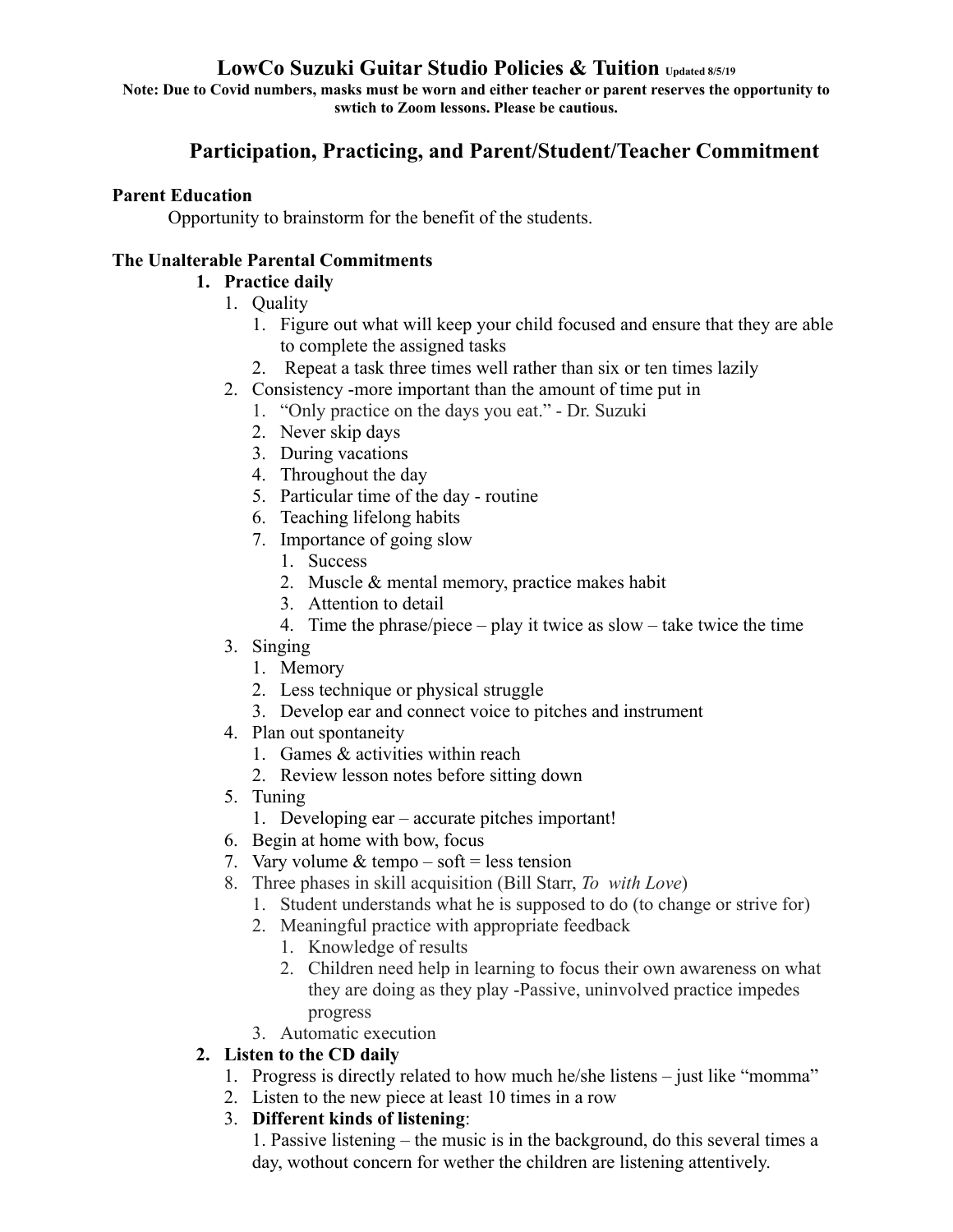#### **Note: Due to Covid numbers, masks must be worn and either teacher or parent reserves the opportunity to swtich to Zoom lessons. Please be cautious.**

- 1. You absorb tone and intonation. You should be able to sing the piece.
- 2. Parallel listening Listening to future pieces and other music.
- 3. Active listening Targeted listening to hear 1 aspect of the music such as slurs, form, repeats, articulation
- **3. Efficient body use & healthy posture**
- **4. Continually strive for a beautiful tone tonalization**
	- 1. Warm, even, loud and soft.
	- 2. Benefits:
		- 1. Personal centering: concentration and focus
		- 2. coordination of  $L < R$  hands
		- 3. Refinement of critical listening
		- 4. Technique
	- 3. Nails on right hand

### **5. Maintain all review pieces**

1. Improve old pieces, master the technical studies

# **Student Expectations**

### **The Studio Lesson**

- 1. Arrive a little early for lessons for snack, bathroom, drink, etc.
	- Cut your (left) nails every week, leave nail clipper in case or guitar bag
- 2. Allow teacher to critique
	- 1. Avoid *two on one* or overloading

### **2. Allow teacher to develop working relationship with student**

- 3. Parents take copious notes
	- Helps organize at home and for next lessons review
	- Pictures and video recording welcome
- 4. Eventually children decide to 'test' parent & teacher with undesirable behavior
	- 1. Refusing to cooperate, acting bratty, tantrums, simply tired and testing our patience
	- 2. Parents should exit studio with child and have a brief talk without teacher
		- 1. Drink, bathroom, stretch?
	- 3. If this doesn't work parent should ask to be excused and leave lesson early
		- 1. Bring about positive behavior in future
		- 2. This *million dollar lesson* may only have to happen once or twice
- Attendance and attitude
	- No cell phones during the lessons including texting, calls, reading Airport mode?
	- Siblings,if necessary and twithout distraction. Sit behind student unless observing
- 5. Observe others' lessons
	- One tenet of the Suzuki Method is that all children should be encouraged to observe and, when appropriate, be invited to participate in, the "private" lessons of other students. You are welcome to bring your child to lessons early and to stay late, in order to provide opportunities for this kind of joint learning. It must be understood, however, that even under the best of circumstances, the arrival or departure of another family can temporarily disrupt the flow of a lesson already underway. As a consequence, standards for behavior must actually be higher for those children who are observing, than for those whose lesson it is. Please, when entering the studio with your child, be mindful of the potential impact your arrival may have on the student who is already in session. If your child appears prepared to sit and observe quietly, by all means, bring them in. If, however, their mood suggests that their behavior may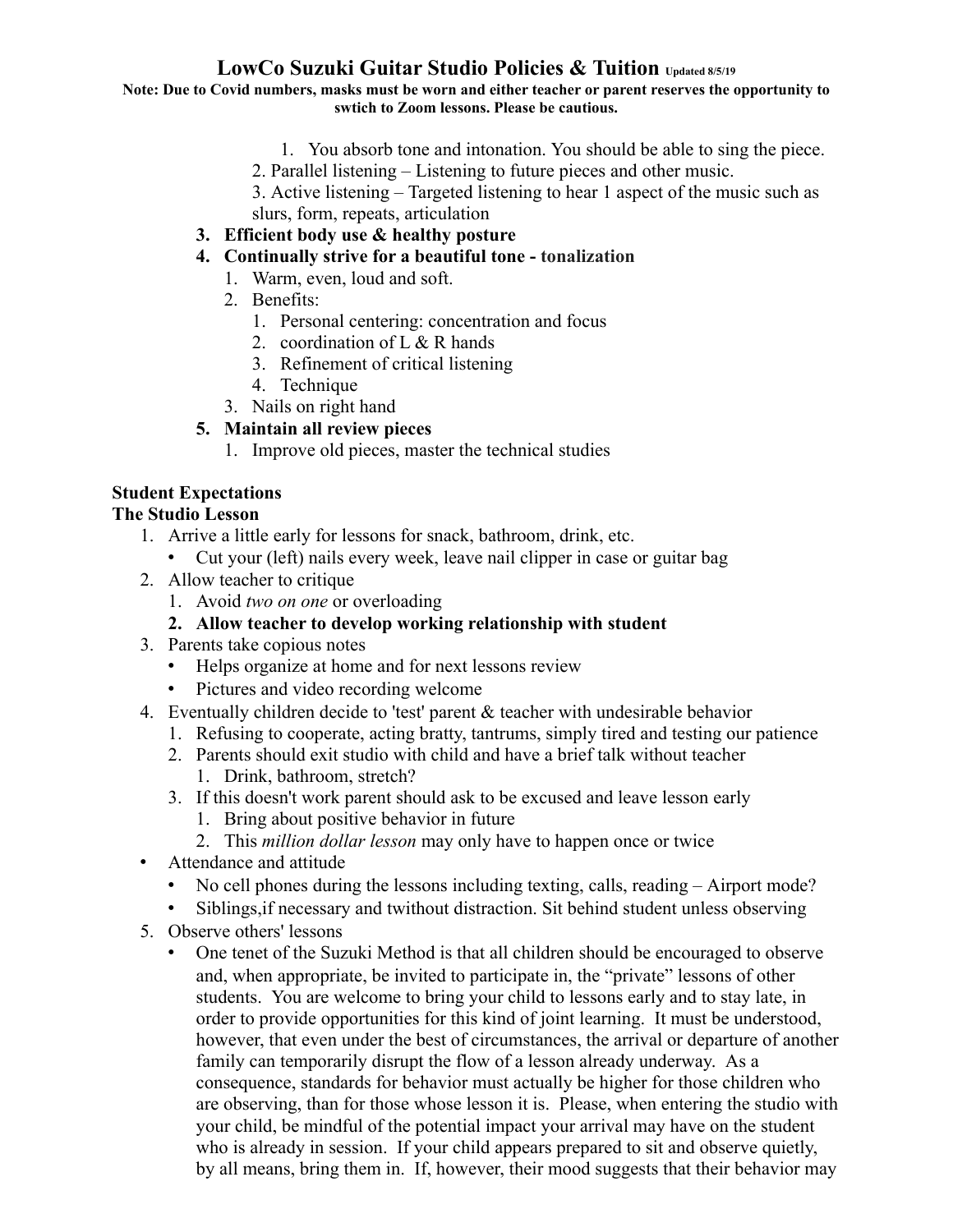**Note: Due to Covid numbers, masks must be worn and either teacher or parent reserves the opportunity to swtich to Zoom lessons. Please be cautious.**

> be difficult to manage, please wait with them in the car until the other student's lesson is nearly finished. Thank you for your consideration.

- Practice daily! Practice daily the assignments you are given each week. This is by far the best way to make progress and to enjoy learning to play the guitar!
- Listen daily to your Suzuki recording. Attend concerts, listen to lots of music and watch youtube videos of great artists.
	- 1. Suzuki CD
		- 1. 300 Years of Guitar Masterpieces, Manuel Barreuco
		- 2. Christopher Parkening, John Williams
- **Home Coach Presence and Participation:** Either the home coach or a responsible adult will be present for all of the child's lessons and group classes. Please have a notebook and take notes during the lesson as new tasks are assigned.
- Roles of teacher, parent & child *Suzuki* Triangle to help child feel good about progress
	- **1. Teacher**
		- 1. Desire to create and develop musicianship through the use of phrasing, dynamics and form
		- 2. Commitment to growth
		- 3. Responsibility to communicate
		- 4. Commitment to repertoire
		- 5. Present challenges with success in mind
		- 6. Fun!
	- **2. Parent**
		- 1. Motivational ideas for continued growth
		- 2. Appreciate value of musical education
		- 3. Fostering enjoyment of learning process
		- 4. Appreciate every child's great potential
		- 5. Commitment to development of a good working relationship with teacher and child
		- 6. Organize weekly material into units of practice and support with motivational ideas
		- 7. Understanding the balance of discipline and freedom in music
		- 8. Understand basics of reading music
		- 9. Fun!

## **3. Child**

- 1. The need to enjoy the learning process
- 2. Continued need for feeling of success through positive reinforcement
- 3. Need for strong emotional support system from parents and teachers
- 4. Need to be creatively motivated to higher musical development
- 5. Need to understand balance between freedom and structure within discipline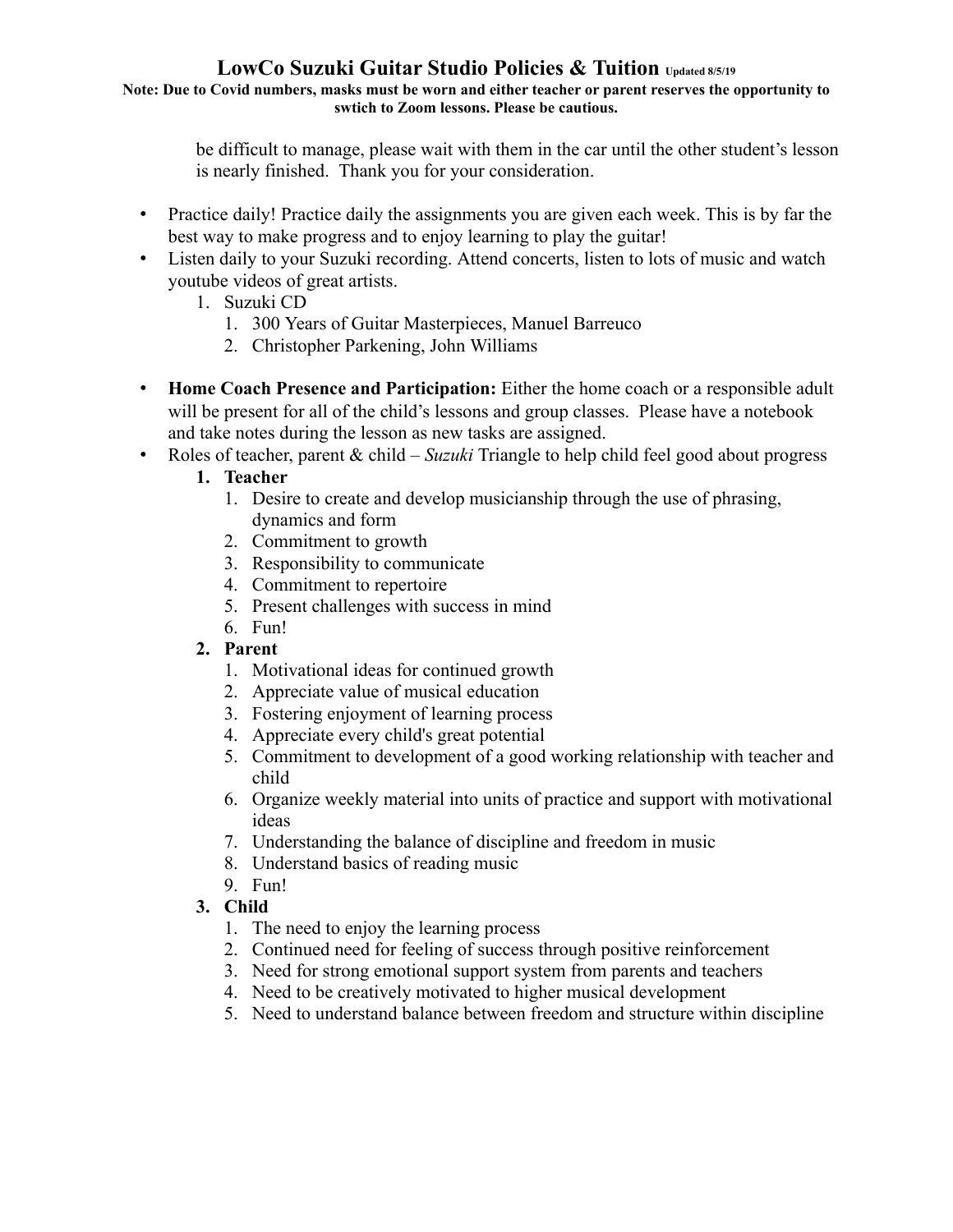**Note: Due to Covid numbers, masks must be worn and either teacher or parent reserves the opportunity to swtich to Zoom lessons. Please be cautious.**

## **Daily Home Practice/Lesson Procedure**

- 1. Find a special corner of your house where you can keep the things you need 1. Sometimes practice in different locations for fun
- 2. Seat
- 3. Minimize distractions
	- 1. Should not have to be shared time with younger sibling
- 4. A bit of warning helps smooth the way: "In 10 minutes, it will be time to practice. Find a stopping place in your book/game/puzzle."
- 5. Focus on one thing at a time to avoid overload
- 6. Give child some choices and to feel a sense of control during practice
	- 1. Let the child decide with a "yes" or "no" if they have accomplished a goal
	- 2. Involve them in decisions: tempo, tone quality, which phrase or game to start with
- 7. Try to end lesson on an 'up note' get it?
- 8. Gentle positive criticism
	- 1. Express specific positive aspect of your child's playing first
	- 2. Use the word *and* not *but. i.e.: I liked the way you played/did and I know we could make it more beautiful by \_\_\_\_\_\_. Do you think you could make it more beautiful? How?*
- 9. Process 10-20 min for beginner Twinklers
	- 1. Tuning and small talk
	- 2. Bow
	- 3. Posture relaxation
	- 4. Tone/Technique
		- 1. Arm & finger placement,
	- 5. Review
		- 1. Previous phrases, scale, song or other
	- 6. Current/new piece: Twinkle variations
	- 7. Music skills as introduced in group class
	- 8. Take a bow and congratulate
- 10. Post Twinkle
	- 1. A typical 30-minute practice session for a child in late Book 1 or 2 might involve 3-5 minutes of scales or tonalization exercises, 10 minutes on their 'working piece', 5 minutes of polishing their most recent piece, and 10-12 minutes of review
- 11. Record and list to a practice session on occasion. Objective feedback.
- 12. Sense when practice is over. It's more important to anticipate returning to the instrument with enthusiasm tomorrow than to force a few extra minutes today!
- 13. Once/twice a week Home Concert for the *other* parent who usually does not supervise

### **Keeping Motivation Alive**

- 1. Play guitar enthusiastically
- 2. Listen enthusiastically
- 3. Attend concerts
- 4. Games ensure fun during repetitive practice. Esp for younger.
- 5. Self-directed, self-motivated how would child like to set daily practice schedule?
	- 1. Make a Chart together
	- 2. **Ask** child what the teacher said, and what is to be learned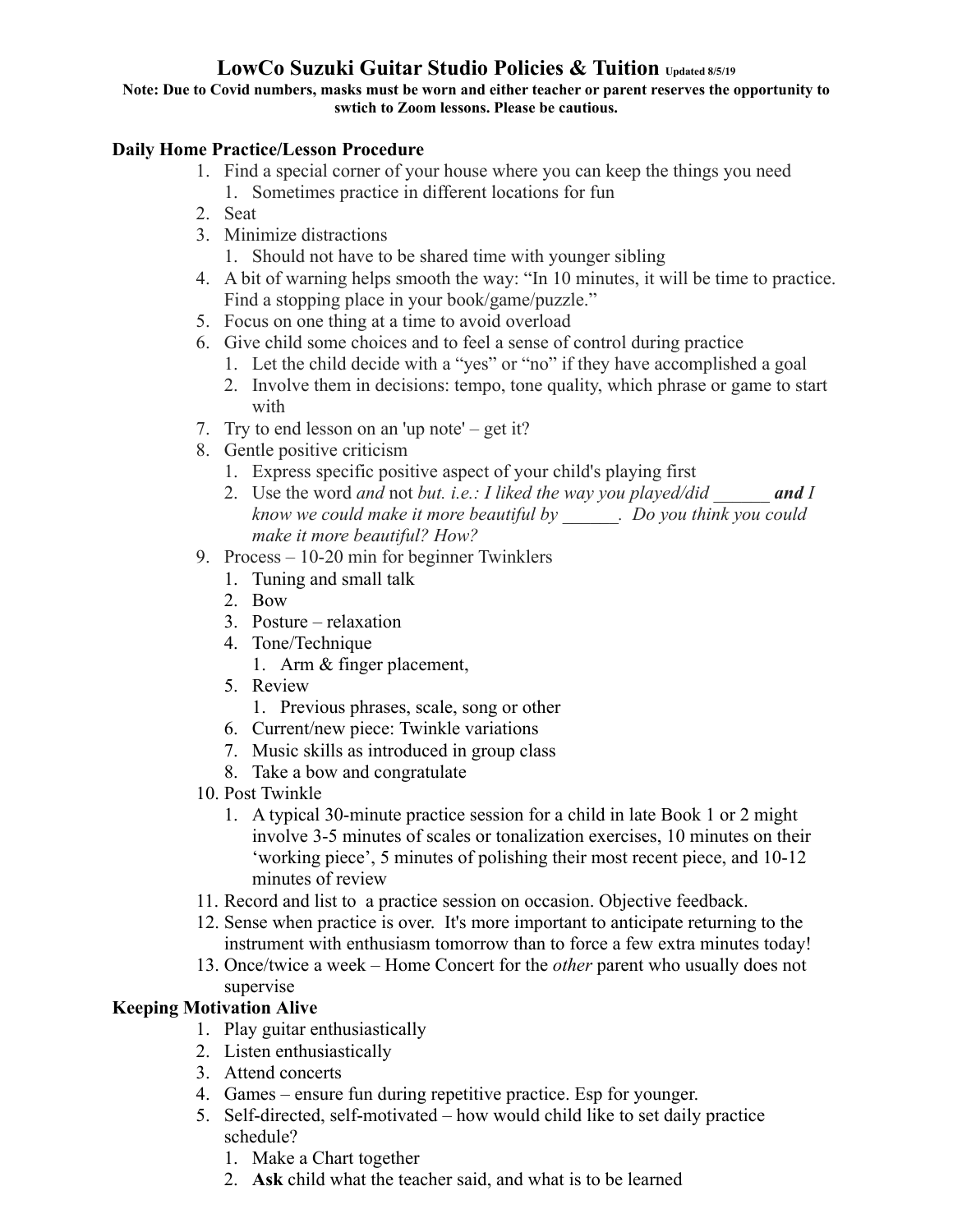**Note: Due to Covid numbers, masks must be worn and either teacher or parent reserves the opportunity to swtich to Zoom lessons. Please be cautious.**

- 6. You are acknowledging effort—not achievement.
- 7. Avoid comparing your child to other students
- 8. Children learn best through doing not through explanation

## **Games & Fun Activities – Parents stay in charge**

- 1. Board game
- 2. Bounce ball to set tempo student must watch and play as ball hits
- 3. Dice
- 4. Jenga stack high after each repetition
- 5. Tic Tac Toe
- 6. Hangman
- 7. Pictionary ? Guess the drawing
- 8. Domino drop
- 9. Connect Four
- 10. Pennies in a Jar
- 11. Monster face on fingertips
- 12. Put a piece in a puzzle
- 13. Ring a bell if there's a problem, or let child ring bell if goal is reached
- 14. Transfer pile of marbles or pennies
- 15. Listening skills include
	- 1. Are two notes the same or different?
	- 2. Is the 2nd note higher or lower?
- 16. Deck of cards
	- 1. Dynamics, string #'s, repetition #

2.

- **Discussion Groups & Parent Meetings:** Please attend parent meetings it will benefit veteran parents and new parents and contribute to the community and successful of our children's musical experience!
- **Performances Attire & Timeliness:** Unless otherwise specified, LowCo Suzuki Guitar Studio students will be required to wear a dark gray or black skirt or slacks, and a white dress shirt or blouse to all public performances referred to as "recitals".
	- Bring footstool, tuner, and chair as needed
		- Your Church or Home?
		- Recital Dress black slacks, shoes, white shirt
			- The arrival time for all recitals and public performances is  $\frac{1}{2}$  hour before the scheduled start time.
		- Outside Jams/Performances ; Casual or TBA at teachers discretion

## • **Volunteers for Events**

- Food & refreshments
- Promotion to community: flyers, facebook, etc
- This will help Teacher focus on the children's performance quality and other details
- **Group Classes**
	- Group participation is very important for children's success and enjoyment.

•

- Allows students to hear and see repertoire performed by a variety of students
- Social validation a MUST for classical music and children
	- Let's not rely on peers at school to validate taste in music, mmmbop?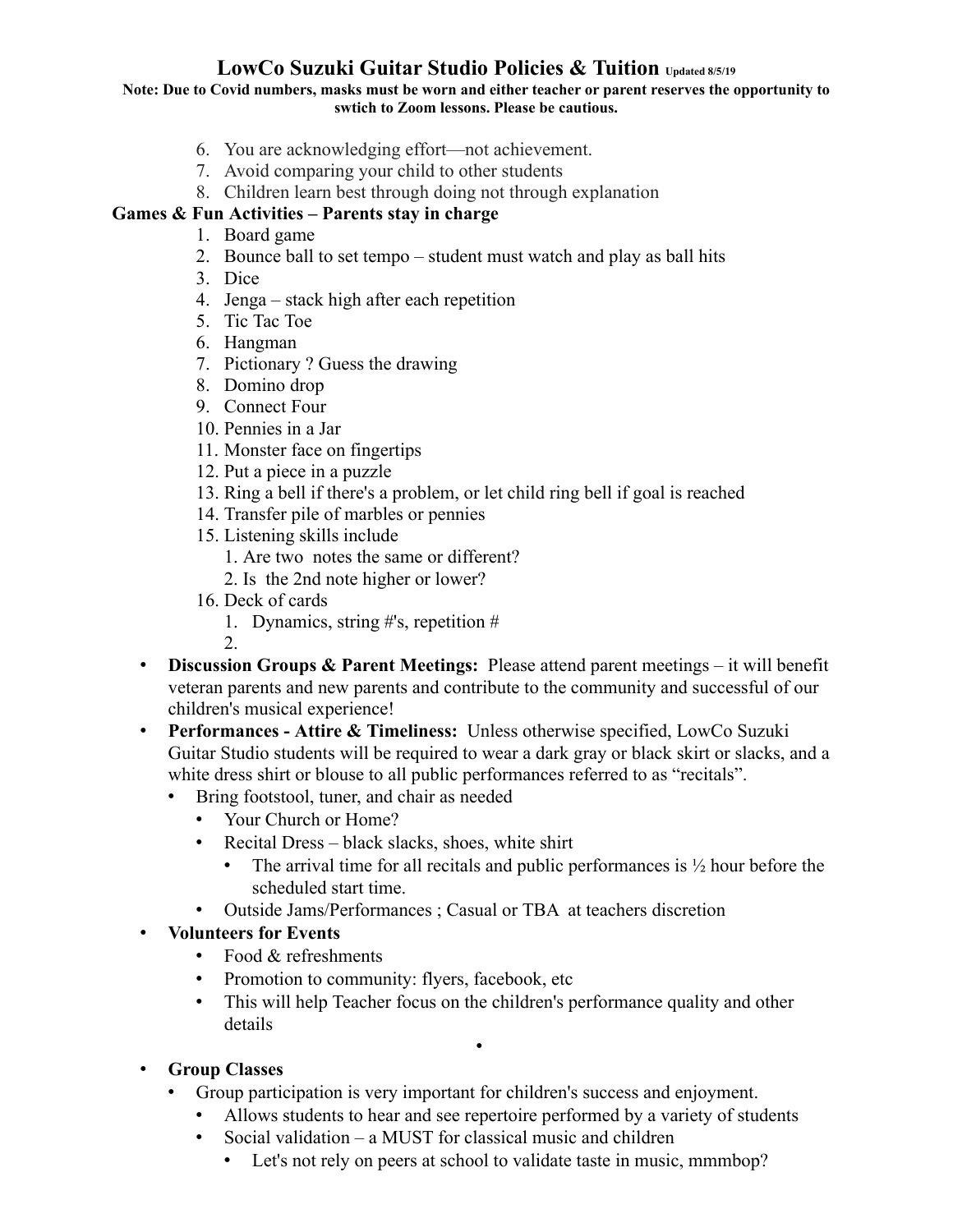**Note: Due to Covid numbers, masks must be worn and either teacher or parent reserves the opportunity to swtich to Zoom lessons. Please be cautious.**

- Teaches students to 'Keep going' and get over mistakes in ensemble catch up
- Performance opportunities to build confidence
	- May backfire for children who do not have a consistent practice routine
- Volunteer to host at your home?
- Enthusiasm emphasize the fun of a group, let child decide when to participate
- It's OK not to know the whole song
- Please RSVP via Google Calendar invite (or email if neessary)
- Currently, there's only room for parents of the youngest/newest students to stay
- Group lesson etiquette
	- Arrive 5 min early, tune.
		- Please do not drop your child off with out setting him/her up to tune in hall or studio.
			- It is very distracting when a student shows up 5 or 10 minutes late and needs to tune amidst the beginning of our lesson.
	- Bring footstool, tuner, and chair
- Attendance
	- Group lesson attendance may affect priority when requesting schedule changes on the start of a new quarter/year
	- Regular group class attendance is critically important for your child's musical development. Material missed due to late arrival or absence will be covered during the student's next private lesson. Moreover, frequent absence, on the part of any child, has a significant negative impact on the quality of the group experience for their peers. As a consequence, group class attendance will be tracked, and a child who accumulates more than 3 "misses" (see also "No Shows:" and "Timeliness:", below) in a given quarter may be excluded from the next studio recital.
	- Make-ups will not be given for group classes missed by the student. If your child will be unable to attend a group class for any reason other than last minute illness, please let us know by the end of business the day before so that lesson plans can be adjusted accordingly.

### **Dismissal from Studio**

- Poor attendance for private and group lessons
- Failure to attend recitals
- Failure to meet minimum practice standards
- Non-payment or repeated late payments
- Disrespectful attitude towards instructor or other students/parents

By signing this document, we acknowledge that we have read, understand, and agree to adhere to all of the above policies.

Signature:\_\_\_\_\_\_\_\_\_\_\_\_\_\_\_\_\_\_\_\_\_\_\_\_\_\_\_\_\_\_\_\_\_\_\_\_\_\_\_\_\_\_ Date: \_\_\_\_/\_\_\_\_\_/2015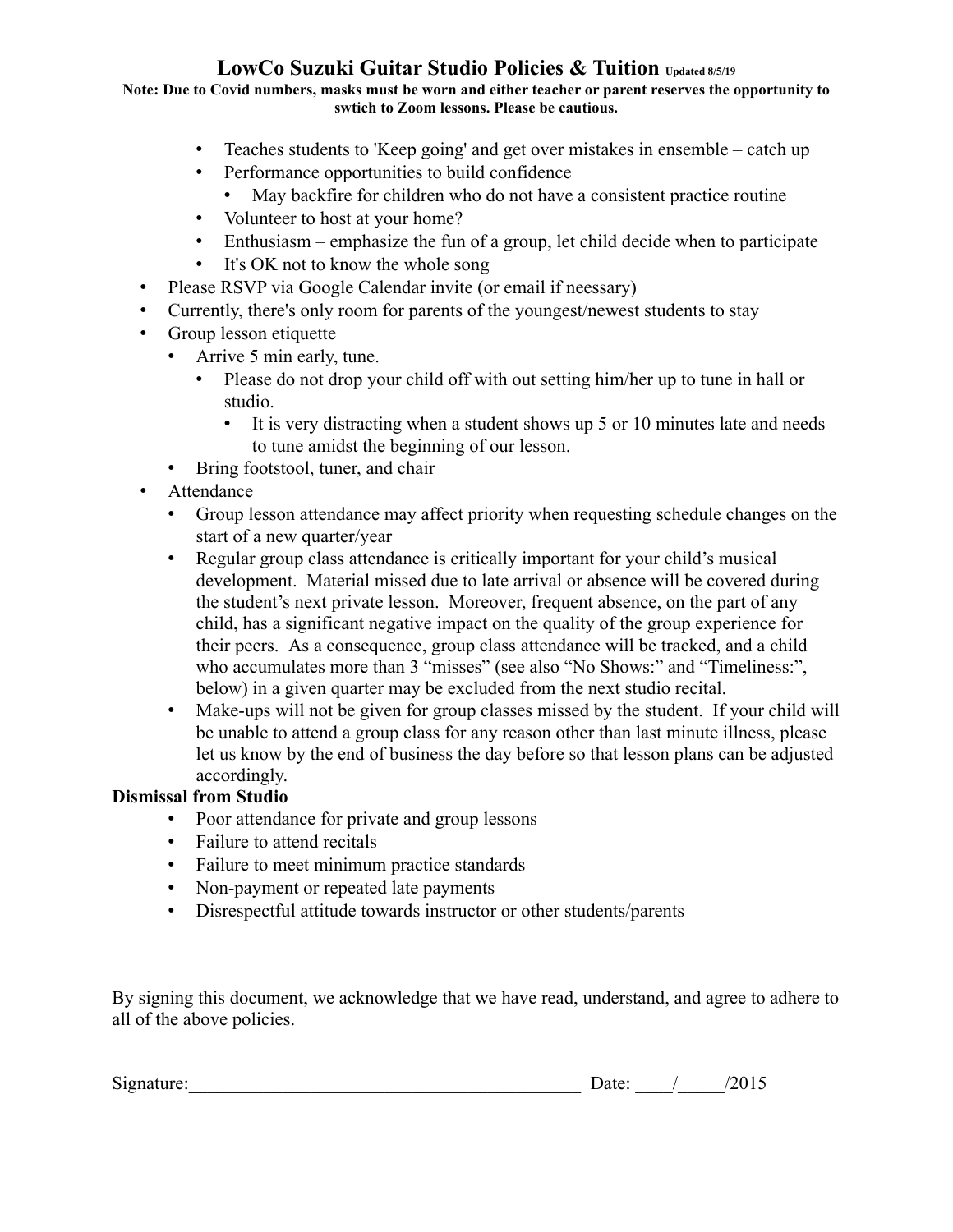**Note: Due to Covid numbers, masks must be worn and either teacher or parent reserves the opportunity to swtich to Zoom lessons. Please be cautious.**

# **LowCo Suzuki Guitar Permission Form for Use of Student's Name or Image for Education or Promotional Media**

There may be an opportunity in the lesson where I ask you to photograph, or ask if I may photograph or video your child's guitar playing, posture, or hand placement. There will be an opportunity for photography/audio/video recordings of recitals or other guitar events.

I hereby give LowCo Suzuki Guitar permission to use my child's name, picture, photo or audio/video recording for lawful purposes of education or entertainment to promote the guitar studio or events through a variety of media such as websites or posters:

| Yes                  | No | Maybe in Future |  |       |
|----------------------|----|-----------------|--|-------|
|                      |    |                 |  |       |
| <b>Student Name:</b> |    |                 |  |       |
| Parent/Guardian:     |    |                 |  |       |
| Signature:           |    | Date:           |  | /2015 |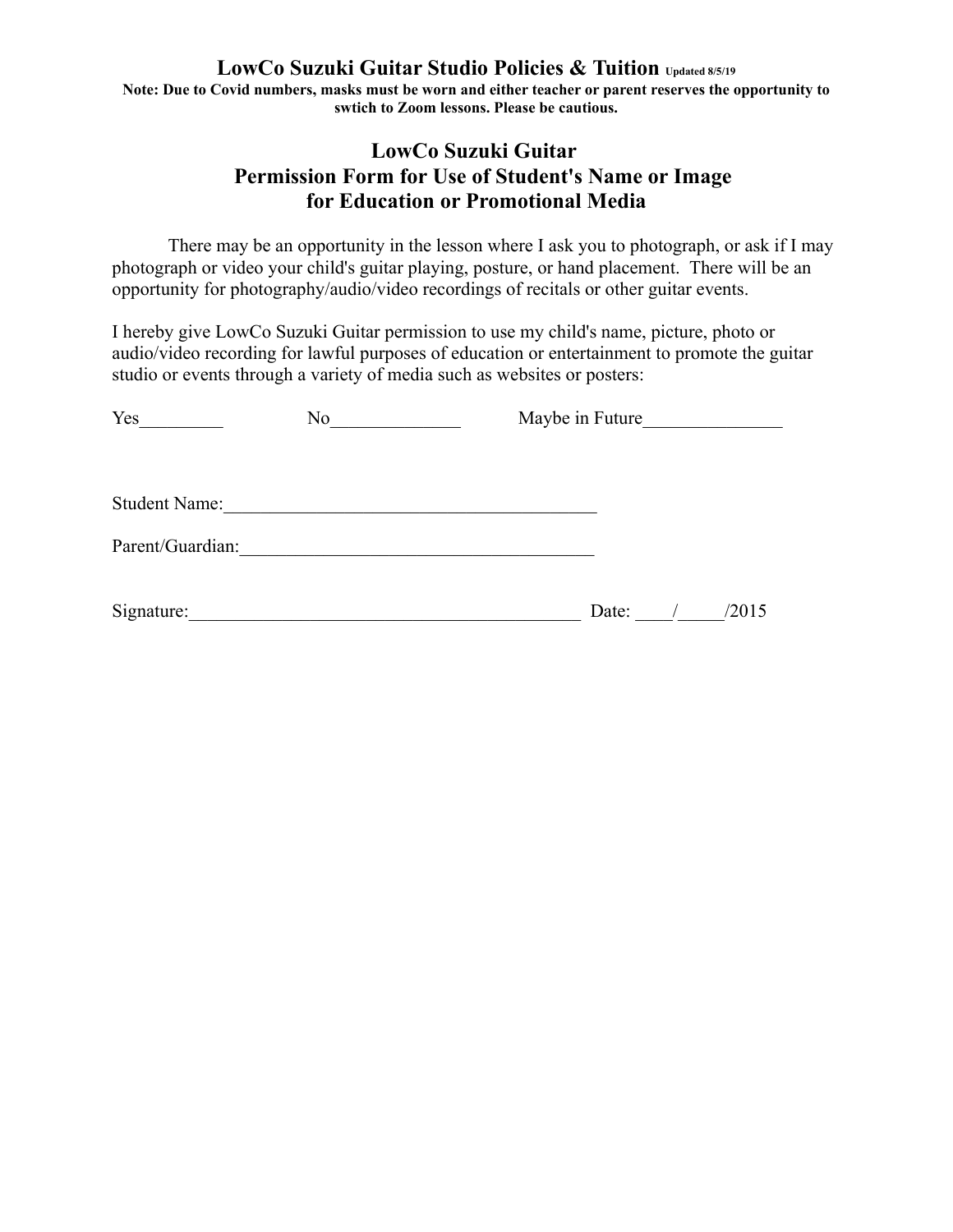**Note: Due to Covid numbers, masks must be worn and either teacher or parent reserves the opportunity to swtich to Zoom lessons. Please be cautious.**

### **The Suzuki Approach:**

#### **Parent Involvement**

 Parents will have an important role as "home teachers" as a child learns an instrument. In the beginning, one parent will learn to play before the child, so that he/she understands what the child is expected to do. The parent attends the child's lessons and the two practice daily at home. This allows a parent to gain an understanding of what the child will go through and participate as a "home teacher".

### **Early Years**

- The early years are crucial for developing mental processes and muscle coordination in the young child. Children's aural capacities are also at their peak during the years of language acquisition, and this is an excellent time to establish musical sensitivity.
- **Listening & Repetition**
	- The Children will absorb the language of music just as they absorb the sounds of their native language. With repeated listening to the pieces they will be learning, children become familiar with them and learn them easily.

### **Encouragement**

 As with language, the child's efforts to learn an instrument should be met with sincere praise and encouragement. Each child learns at his/her own rate, building on small steps so that each one can be mastered. This creates an environment of enjoyment for child, parent and teacher.

### **Learning with Other Children**

 Music promotes healthy social interaction, and children are highly motivated by participating in group lessons and performances in addition to their own individual lessons.

### **Graded Repertoire**

- The Suzuki repertoire for each instrument presents a careful sequence of building blocks for technical and musical development.
- **Delayed Reading**
	- Children are taught to read only after their ability to speak has been well established. In the same way, Suzuki students develop basic competence on their instruments before being taught to read music. This sequence of instruction enables both teacher and student to focus on the development of good posture, beautiful tone, accurate intonation, and musical phrasing.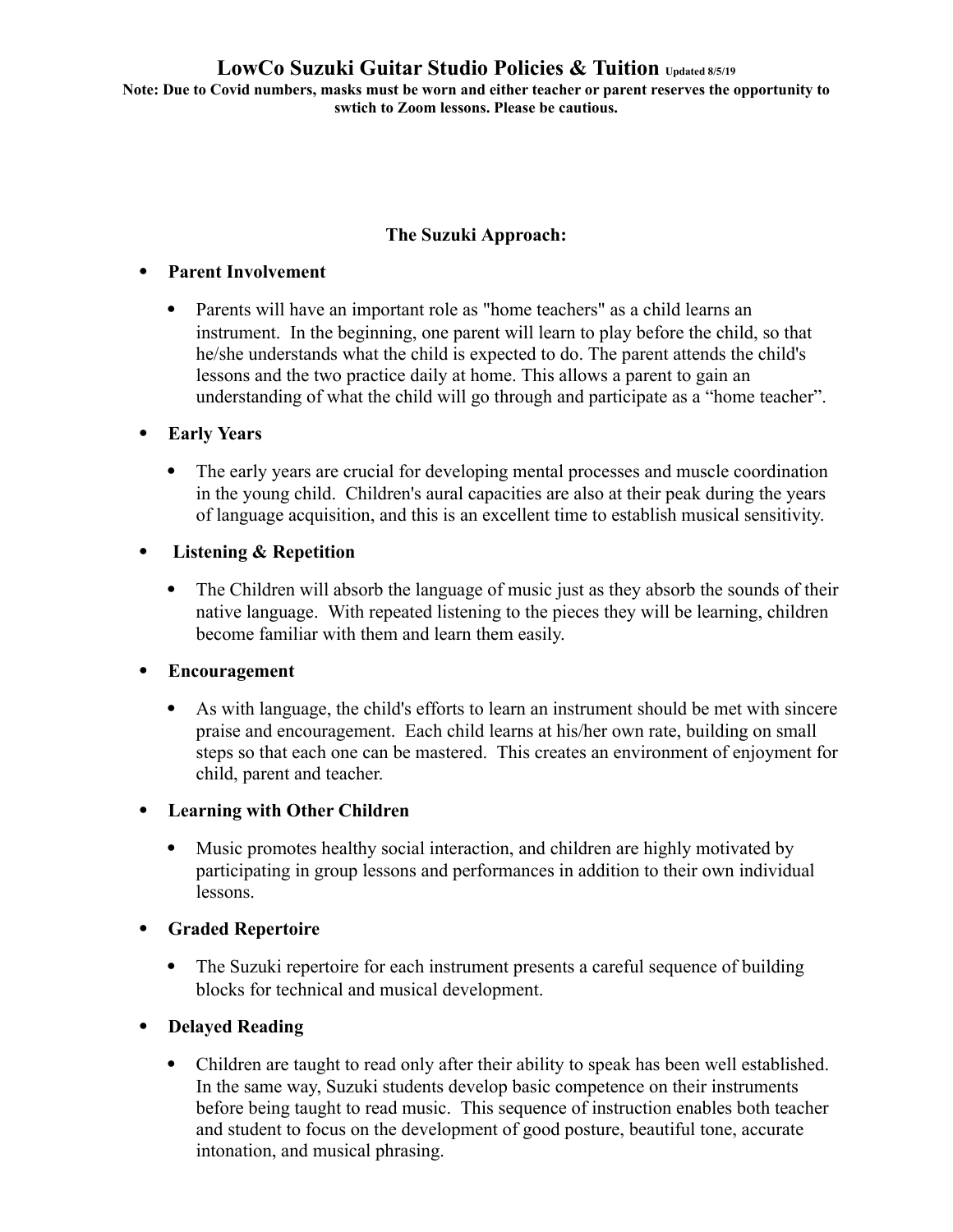#### **Note: Due to Covid numbers, masks must be worn and either teacher or parent reserves the opportunity to swtich to Zoom lessons. Please be cautious.**

http://suzukiassociation.org

#### **The Value of Music**

The importance of self enrichment in the long term development, music is a medium through which a child may develop:

#### **Personal Discipline – Mastery of ones self**

Responsibility to commitment Understanding cause and effect Following Directions

### **Music and the Brain: Cognitive Abilities**

Focused attention and concentration Ability to perceive components and patterns Prioritization Creative Problem Solving Perceptual Capabilities Understanding limitations and capabilities of the body

### **Spiritual**

Recognition and appreciation of higher values Desire to elevate one's fellow man Broadening and deepening the understanding of one's emotional life Elevation of finer emotions through music of the masters

### **Sense of accomplishment and self esteem**

Affecting one's environment Sense of making a contribution – pleasing others Goal setting (achievement) Self Acceptance – It's OK to make mistakes

### **Social Awareness**

Appreciation of other cultures and times Awareness of and sensitivity to others Appreciation of non-threatening and close, working relationships Working with ohters to achieve common goals, cooperation not competition Appreciation for family

### **Other Expenses Required to Participate:**

Guitar Tuner – clip on is best Music Stand Footstool Suzuki Guitar Book 1 (and consecutive books/CDs as needed) Suzuki CD for Book 1 Suzuki Association of the Americas Membership (Quarterly Journal and online access to events) Music Theory Book, etc, TBA. Guitar Arts Flash Cards

### **Quality Instruments:**

Those that are committing to the Suzuki Guitar program: I am happy to assist you in ordering or renting full size guitars for parents, as well as for students. We want to develop children's